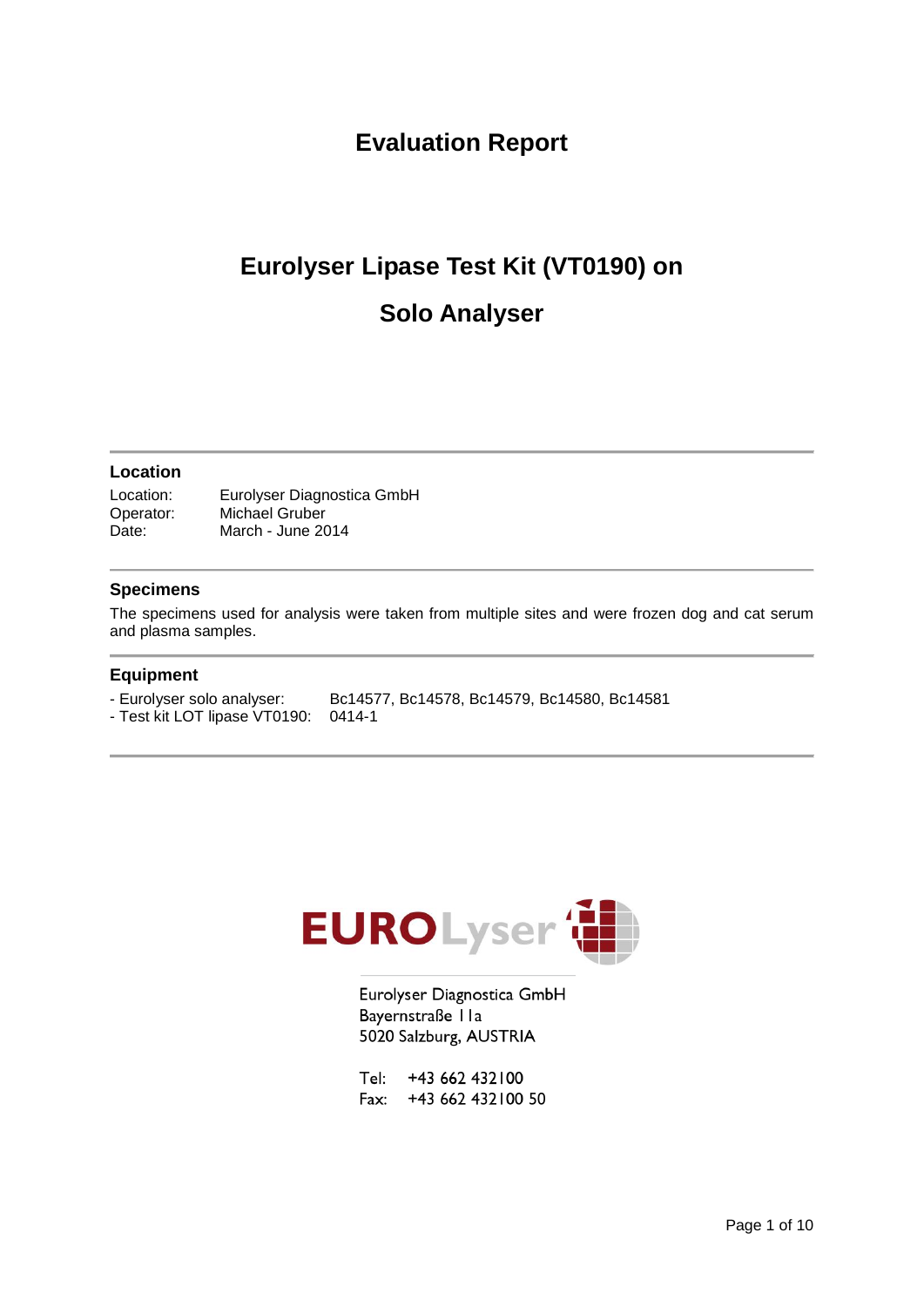### **1. Introduction and scope**

Eurolyser solo uses the lipase enzymatic method DGGR, which is well known as a highly sensitive and specific method for detection of pancreatitis in animals.

It is a highly effective biomarker and has shown a >95% concordant by comparison with tissue and species specific quantitative immunoassay. *(vet clin path 41:E10-11.2012)*

Furher studies published:

*Agreement of the Serum SpecfPL TM and 1,2-O-Dilauryl-RacGlycero-3-Glutaric Acid-(6' -Methylresorufin) Ester Lipase Assay for the Determination of Serum Lipase in Cats with Suspicion of Pancreatitis S. Oppliger, S. Hartnack, B. Riond, C.E.Reusch, and P.H. Kook*

*Agreement of Serum Spec cPL with the 1,2-o-Dilauryl-Rac-Glycero Glutaric Acid-(6' -methylresorufin) Ester (DGGR) Lipase Assay and with Pancreatic Ultrasonography in Dogs with Suspected Pancreatitis P.H. Kook, N. Kohler, S. Hartnack, B. Riond, and C.E. Reusch*

#### **Principle:**

In the presence of colipase and bile acids lipase splits the synthetic substrate (1.2-o-dilaurylracglycero-3-glutaric acid –(-6-methylresorufin) ester) to glycerol and methylresorufin-ester, which is spontaneously degraded to glutaric acid and methylresorufin. The combination of colipase and bile acid makes the reaction specific for pancreatic lipase without interference of esterases and lipolytic enzymes.

The measured absorbance is proportional to the lipase activity in the sample.

### **2. Comparison Studies**

The comparison study is based on the correlation between the results of the Eurolyser solo lipase assay and the ROCHE LIPC lipase colorimetric assay performed on a COBAS 6000 analyser.

The COBAS 6000 analyser was calibrated with a 2 point calibration against 0.9% NaCL and the CFAS calibrator. Its linearity range is from 3 - 300 U/L.

The solo lipase assay was calibrated against 2 levels of calibrators (88 and 40 U/L) and NaCL as the 0 point.

To set a higher calibration point the sample amount of the 88 U/L calibrator was doubled and so a 4 point calibration curve was established with a polynome to fit the curve.

20 dog and 20 cat patient samples (lithium-heparin plasma and serum), have been tested.

The acceptance criteria for this comparison study is a coefficient of determination **R² > 0.9** obtained from linear regression between the Eurolyser solo lipase and COBAS 6000 lipase.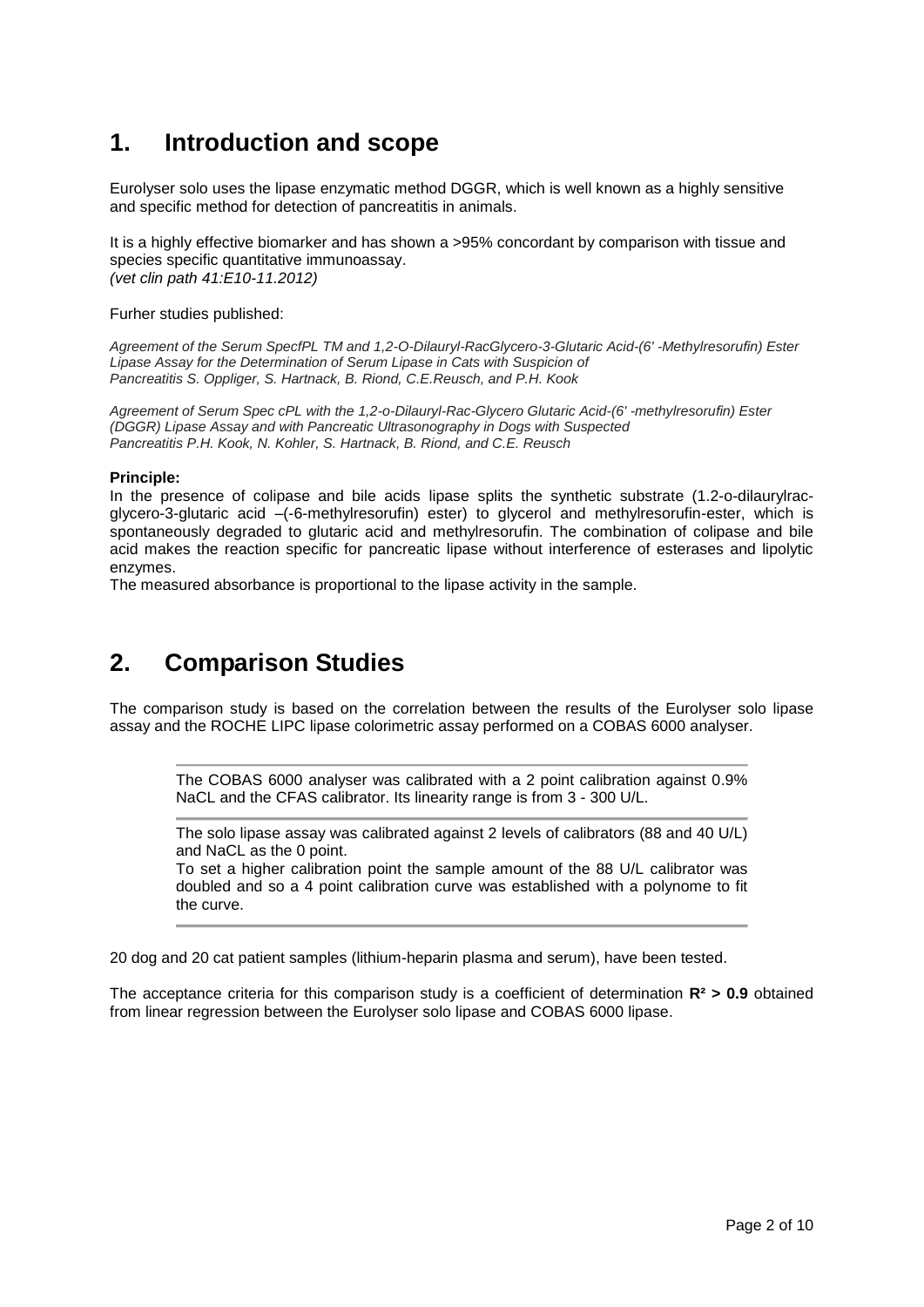| <b>Normal range</b> | Canine          | $0 - 125 U/L$  | $0 - 125$ U/L   |                     |
|---------------------|-----------------|----------------|-----------------|---------------------|
| <b>Dog</b>          | <b>Material</b> | LIP Cobas 6000 | <b>LIP Solo</b> | <b>Instrument</b>   |
| 131402111           | S               | 15             | 18.1            | <b>SOLO BC14577</b> |
| 491402131           | S               | 21             | 24.5            | <b>SOLO BC14578</b> |
| 461402141           | P               | 26             | 35.7            | <b>SOLO BC14579</b> |
| 951402101           | P               | 44             | 41.5            | <b>SOLO BC14580</b> |
| 431402141           | P               | 36             | 42.4            | <b>SOLO BC14581</b> |
| 64102071            | P               | 56             | 45.6            | <b>SOLO BC14577</b> |
| 140218-1            | S               | 44             | 46.4            | <b>SOLO BC14578</b> |
| 651402071           | Ś               | 43             | 58.3            | <b>SOLO BC14579</b> |
| 691402131           | S               | 76             | 74.2            | <b>SOLO BC14580</b> |
| 91402141            | S               | 87             | 85.4            | <b>SOLO BC14581</b> |
| 411402071           | P               | 98             | 104             | <b>SOLO BC14577</b> |
| 451402171           | P               | 104            | 110.9           | <b>SOLO BC14578</b> |
| 371402121           | S               | 138            | 131.2           | <b>SOLO BC14579</b> |
| 51402191            | Ś               | 186            | 227             | <b>SOLO BC14580</b> |
| 251402041           | Ś               | 218            | 283.6           | <b>SOLO BC14581</b> |
| 671402171           | Ś               | 275            | >300            | <b>SOLO BC14577</b> |
| 91402111            | P               | 1168           | >300            | <b>SOLO BC14578</b> |
| 401402041           | P               | 257            | >300            | <b>SOLO BC14579</b> |
| 581402131           | P               | 289            | >300            | <b>SOLO BC14580</b> |
| 381402111           | P               | >3027          | >300            | <b>SOLO BC14581</b> |



Canine sample correlation:

The result for the correlation between Eurolyser lipase and COBAS LIPC is the linear regression function y (Solo LIPASE) = 1.2286 x (COBAS LIPC) – 9.0493 and a **R² = 0.9668**.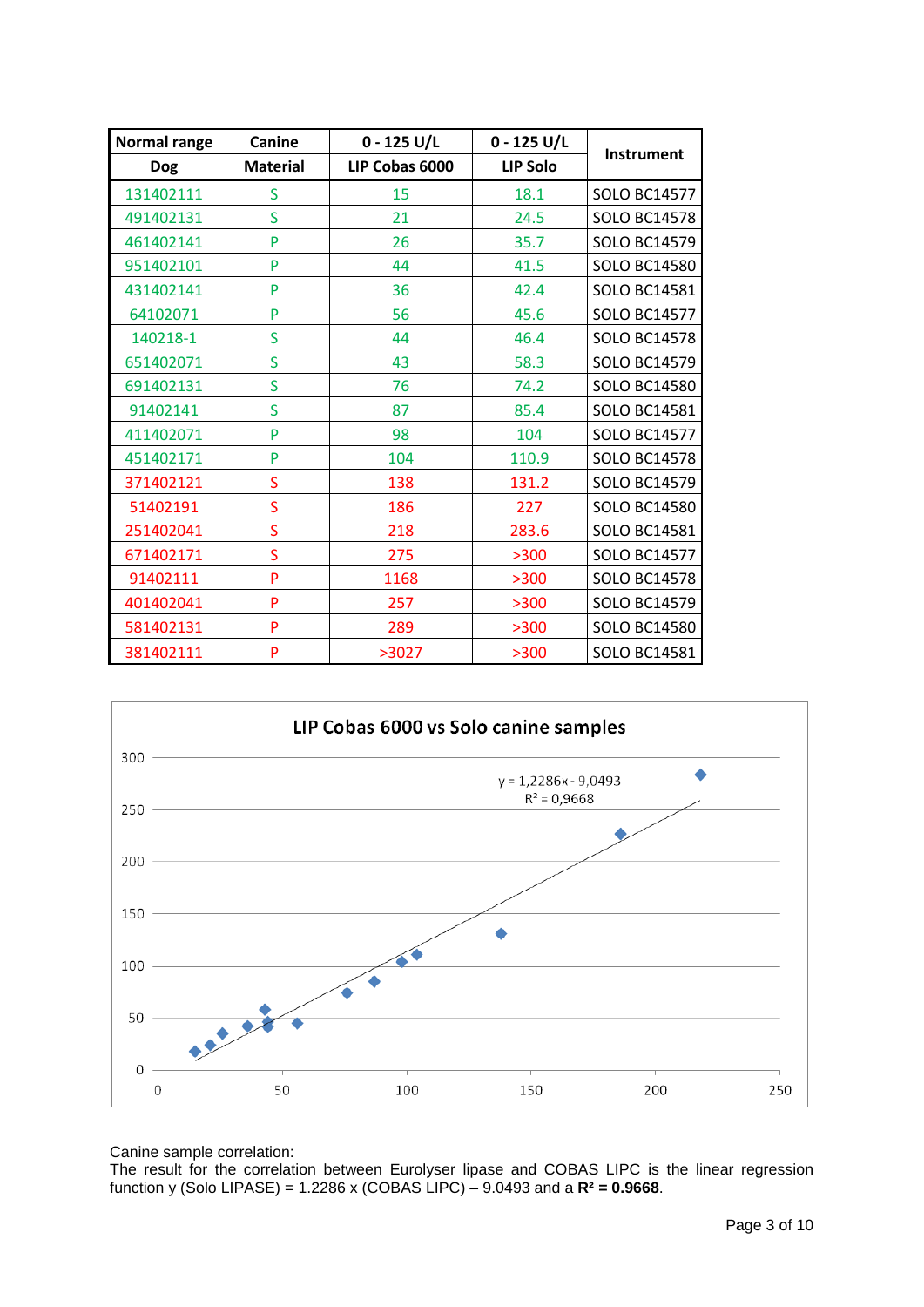| Normal range | <b>Feline</b>   | $0 - 30 U/L$   | $0 - 35 U/L$    |                     |
|--------------|-----------------|----------------|-----------------|---------------------|
| Cat          | <b>Material</b> | LIP Cobas 6000 | <b>LIP Solo</b> | <b>Instrument</b>   |
| 421402131    | P               | 10             | 11.7            | <b>SOLO BC14577</b> |
| 391402031    | P               | 9              | 12.4            | <b>SOLO BC14578</b> |
| 581402191    | P               | 6              | 13.1            | <b>SOLO BC14579</b> |
| 741401311    | P               | 8              | 13.7            | <b>SOLO BC14580</b> |
| 351402111    | P               | 10             | 14.7            | <b>SOLO BC14581</b> |
| 71401221     | P               | 10             | 15.3            | <b>SOLO BC14577</b> |
| 311402101    | P               | 9              | 15.9            | <b>SOLO BC14578</b> |
| 981401171    | P               | 10             | 16.4            | <b>SOLO BC14579</b> |
| 341402191    | P               | 10             | 16.5            | <b>SOLO BC14580</b> |
| 461401241    | p               | 10             | 17              | <b>SOLO BC14581</b> |
| 191402031    | P               | 8              | 17.9            | <b>SOLO BC14577</b> |
| 201402121    | p               | 13             | 20.5            | <b>SOLO BC14578</b> |
| 271402041    | p               | 14             | 22.6            | <b>SOLO BC14579</b> |
| 261402121    | p               | 15             | 23.6            | <b>SOLO BC14580</b> |
| 161402031    | p               | 17             | 27.1            | <b>SOLO BC14581</b> |
| 1081401171   | p               | 21             | 30.2            | <b>SOLO BC14577</b> |
| 521402181    | p               | 28             | 33.3            | <b>SOLO BC14578</b> |
| 1111401211   | P               | 26             | 36.4            | <b>SOLO BC14579</b> |
| 301402131    | P               | 36             | 42.9            | <b>SOLO BC14580</b> |
| 231402061    | p               | 52             | 67.1            | <b>SOLO BC14581</b> |



Feline sample correlation:

The result for the correlation between Eurolyser lipase and COBAS LIPC is the linear regression function y (Solo LIPASE) = 1.1526 x (COBAS LIPC) + 4.8579 and a **R² = 0.9713**.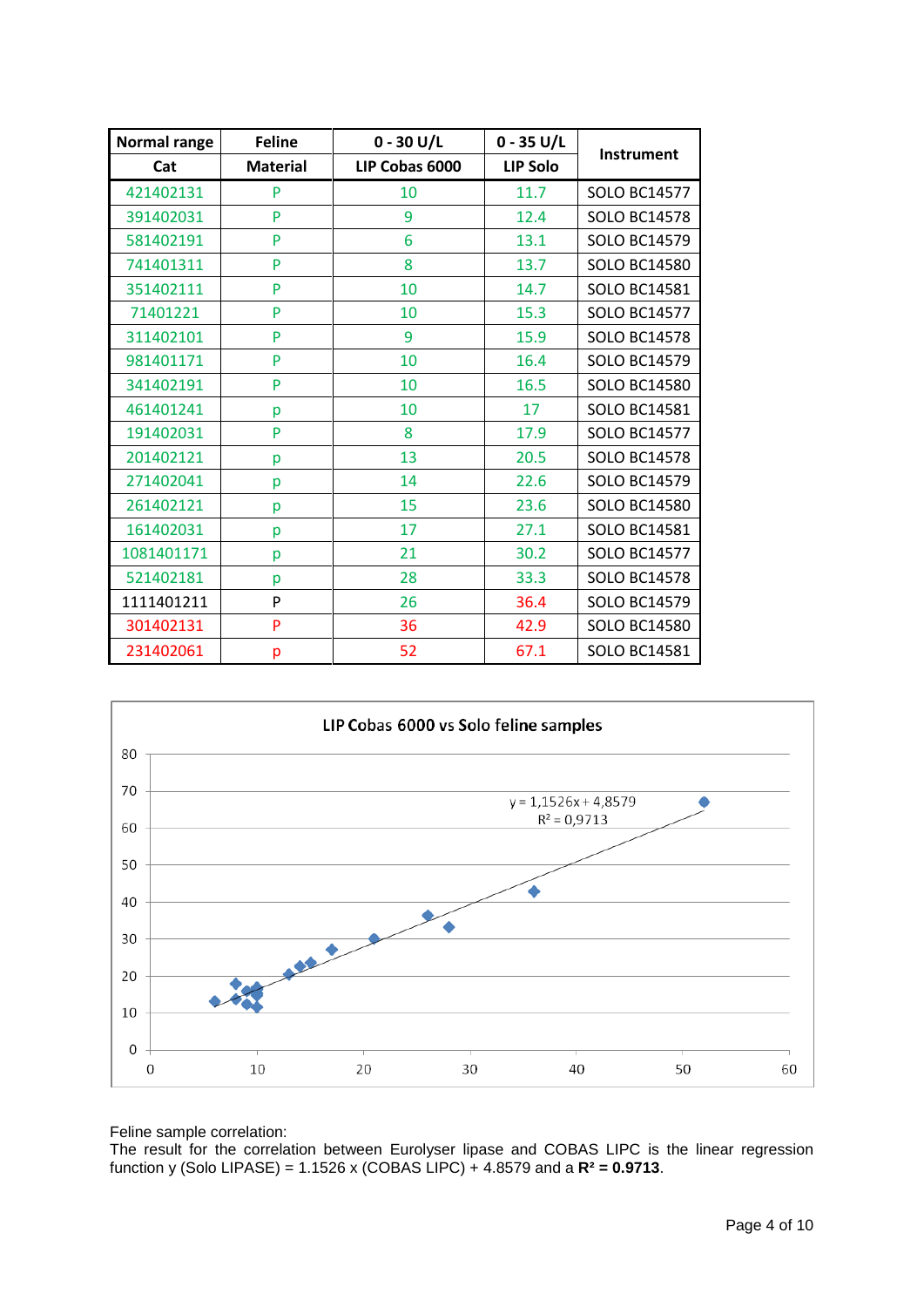# **3. Imprecision "within-run"**

| The imprecision "within-run" of Eurolyser lipase has been obtained through 20 measurements |  |  |  |
|--------------------------------------------------------------------------------------------|--|--|--|
| of 3 different levels.                                                                     |  |  |  |

| <b>NO</b>      | Cat (30 U/L) | Dog (138 U/L) | Dog (218 U/L) | Instrument          |
|----------------|--------------|---------------|---------------|---------------------|
| $\mathbf{1}$   | 30 U/L       | 138 U/L       | 220 U/L       | <b>SOLO BC14577</b> |
| $\overline{2}$ | 28 U/L       | 141 U/L       | 230 U/L       | <b>SOLO BC14578</b> |
| 3              | 32 U/L       | 139 U/L       | 220 U/L       | <b>SOLO BC14579</b> |
| $\overline{4}$ | 29 U/L       | 142 U/L       | 221 U/L       | <b>SOLO BC14580</b> |
| 5              | 31 U/L       | 134 U/L       | 229 U/L       | <b>SOLO BC14581</b> |
| 6              | 27 U/L       | 138 U/L       | 228 U/L       | <b>SOLO BC14577</b> |
| $\overline{7}$ | 33 U/L       | 142 U/L       | 223 U/L       | <b>SOLO BC14578</b> |
| 8              | 30 U/L       | 141 U/L       | 206 U/L       | <b>SOLO BC14579</b> |
| 9              | 31 U/L       | 139 U/L       | 204 U/L       | <b>SOLO BC14580</b> |
| 10             | 33 U/L       | 138 U/L       | 220 U/L       | <b>SOLO BC14581</b> |
| 11             | 29 U/L       | 127 U/L       | 221 U/L       | <b>SOLO BC14577</b> |
| 12             | 27 U/L       | 135 U/L       | 218 U/L       | <b>SOLO BC14578</b> |
| 13             | 27 U/L       | 138 U/L       | 219 U/L       | <b>SOLO BC14579</b> |
| 14             | 33 U/L       | 128 U/L       | 220 U/L       | <b>SOLO BC14580</b> |
| 15             | 30 U/L       | 141 U/L       | 220 U/L       | <b>SOLO BC14581</b> |
| 16             | 28 U/L       | 133 U/L       | 221 U/L       | <b>SOLO BC14577</b> |
| 17             | 28 U/L       | 138 U/L       | 228 U/L       | <b>SOLO BC14578</b> |
| 18             | 29 U/L       | 137 U/L       | 225 U/L       | <b>SOLO BC14579</b> |
| 19             | 29 U/L       | 138 U/L       | 218 U/L       | <b>SOLO BC14580</b> |
| 20             | 34 U/L       | 138 U/L       | 217 U/L       | <b>SOLO BC14581</b> |
| mean           | 30 U/L       | 137 U/L       | 220 U/L       |                     |
| std dev        | 2.20         | 4.12          | 6.54          |                     |
| $\mathsf{cv}$  | 7.35%        | 3.00%         | 2.97%         |                     |

As degree of the imprecision "within-run", the percentage of the coefficient of variation is:

| 7.35%    | at 30 U/L  |
|----------|------------|
| $3.00\%$ | at 137 U/L |
| 2.97%    | at 220 U/L |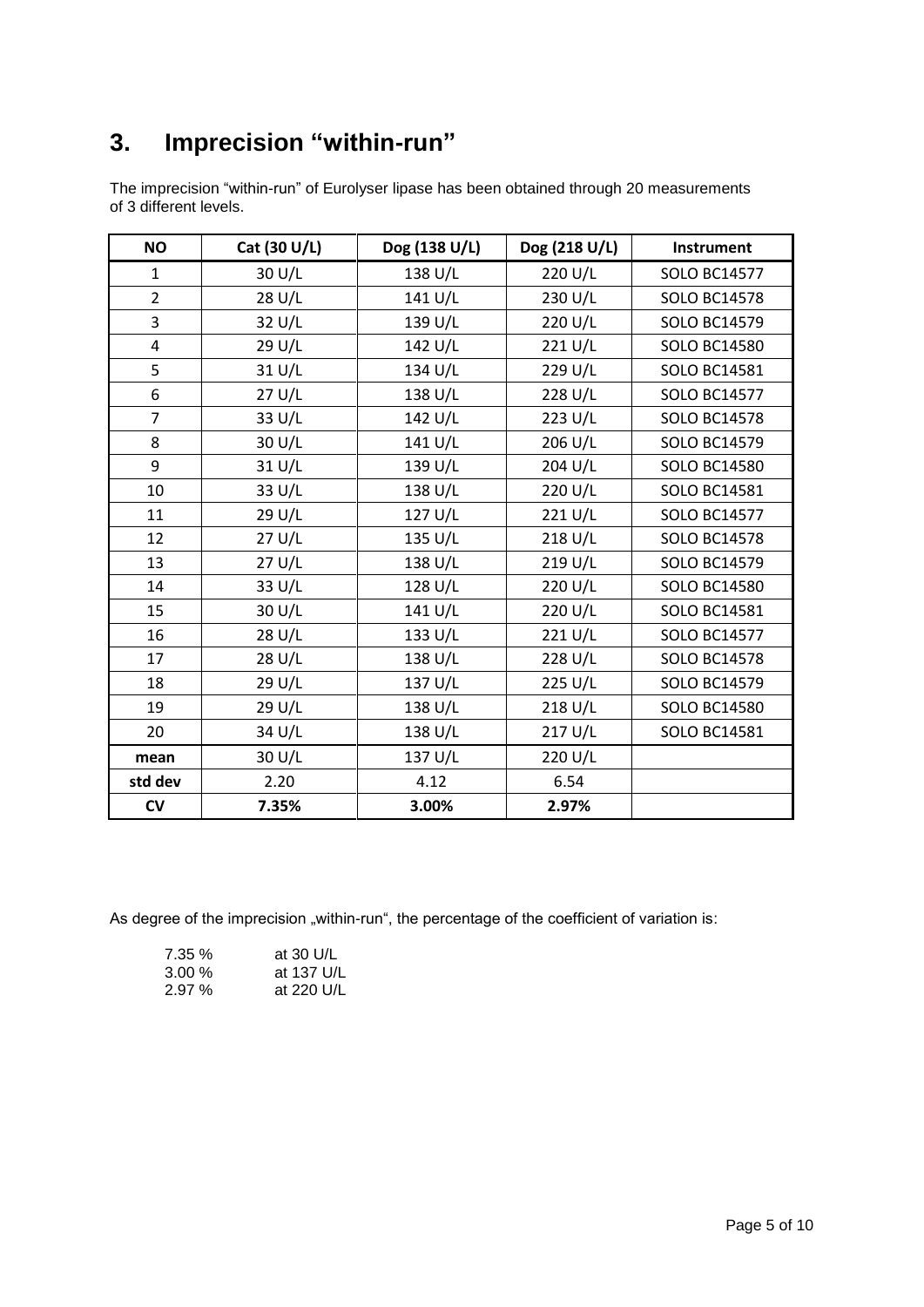## **4. Imprecision "day-to-day" / Reproducibility**

The imprecision "day-to-day" of Eurolyser LIPASE has been obtained through the measurement of 2 different controls on 5 consecutive days. The following results can be used in order to evaluate the reproducibility.

| <b>Summary</b> | 05.05.2014              | to | 10.05.2014        |                     |
|----------------|-------------------------|----|-------------------|---------------------|
| Level          | <b>Control low 46.4</b> |    | Control high 88.2 | <b>Instrument</b>   |
| <b>Unit</b>    | U/L                     |    | U/L               |                     |
| Day 1 - 1/3    | 45                      |    | 82                | <b>SOLO BC14580</b> |
| Day 1 - 2/3    | 41                      |    | 91                | <b>SOLO BC14580</b> |
| Day 1 - 3/3    | 48                      |    | 88                | <b>SOLO BC14580</b> |
| Day 2 - 1/3    | 49                      |    | 86                | <b>SOLO BC14580</b> |
| Day 2 - 2/3    | 44                      |    | 83                | <b>SOLO BC14580</b> |
| Day 2 - 3/3    | 46                      |    | 88                | <b>SOLO BC14580</b> |
| Day 3 - 1/3    | 43                      |    | 91                | <b>SOLO BC14580</b> |
| Day 3 - 2/3    | 46                      |    | 92                | <b>SOLO BC14580</b> |
| Day 3 - 3/3    | 44                      |    | 94                | <b>SOLO BC14580</b> |
| Day 4 - 1/3    | 53                      |    | 83                | <b>SOLO BC14580</b> |
| Day 4 - 2/3    | 48                      |    | 81                | <b>SOLO BC14580</b> |
| Day 4 - 3/3    | 46                      |    | 88                | <b>SOLO BC14580</b> |
| Day 5 - 1/3    | 52                      |    | 88                | <b>SOLO BC14580</b> |
| Day 5 - 2/3    | 43                      |    | 86                | <b>SOLO BC14580</b> |
| Day 5 - 3/3    | 43                      |    | 89                | <b>SOLO BC14580</b> |
| <b>Mean</b>    | 46                      |    | 87                |                     |
| std dev        | 3.4                     |    | 3.8               |                     |
| %CV            | 7.4%                    |    | 4.4%              |                     |

The results for the imprecision "day-to-day" of Eurolyser lipase are as follows at three different levels:

| Low | (mean: 46 U/L; $n = 15$ ):             | $CV = 7.4 %$ |
|-----|----------------------------------------|--------------|
|     | <b>High</b> (mean: 87 U/L; $n = 15$ ): | $CV = 4.4 %$ |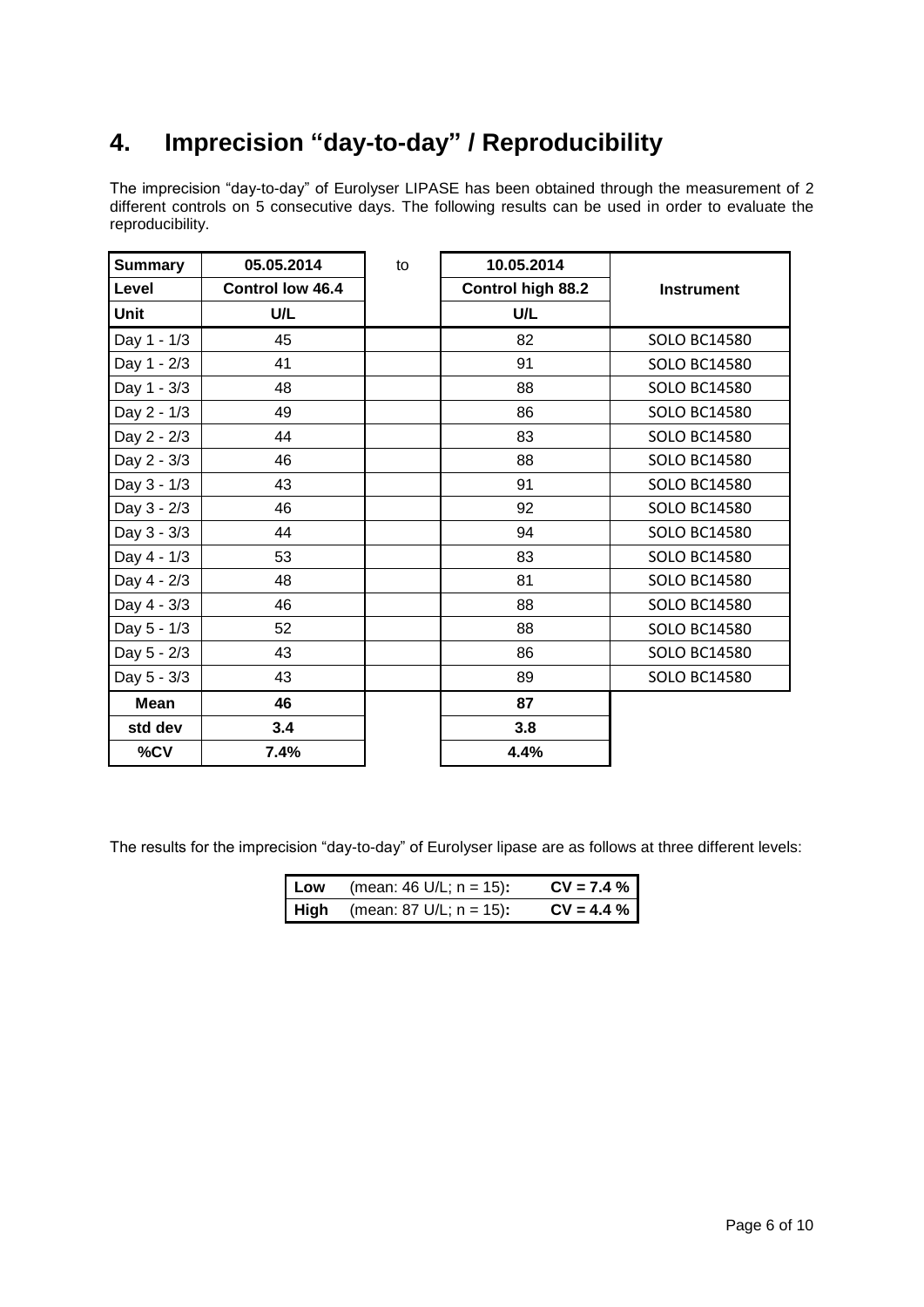## **5. Linearity Study**

A sample near the upper linearity range was used to obtain linearity data. The acceptance criteria is a linear regression with a coefficient of determination **R² > 0.9** and the Recovery of **90 - 110 %** down to a dilution of 10 % between expected and recovered (obtained) values.

The study was made for the routine Mode (20µl) as well as for the dilution mode (5µl)

| <b>Target 90-110%</b><br>above 28 U/L | Routine mode with 20µl sample volume |                               |                               |                               |      |                      |           |                 |
|---------------------------------------|--------------------------------------|-------------------------------|-------------------------------|-------------------------------|------|----------------------|-----------|-----------------|
| 251402041                             | Sample 13                            | <b>SOLO</b><br><b>BC14577</b> | <b>SOLO</b><br><b>BC14578</b> | <b>SOLO</b><br><b>BC14579</b> | U/L  |                      |           |                 |
| Concentration<br>(diluted with NaCL)  | <b>Theoretical</b>                   | meas 1                        | meas 2                        | meas 3                        | mean | <b>Std deviation</b> | <b>CV</b> | <b>Recovery</b> |
| 100 %                                 | 284 U/L                              | 278                           | 291                           | 284                           | 284  | 6.51                 | 2.29%     | 100%            |
| 80%                                   | 227 U/L                              | 212                           | 233                           | 218                           | 221  | 10.82                | 4.89%     | 97%             |
| 60 %                                  | 170 U/L                              | 168                           | 177                           | 182                           | 176  | 7.09                 | 4.04%     | 103%            |
| 40 %                                  | 113 U/L                              | 109                           | 111                           | 104                           | 108  | 3.61                 | 3.34%     | 95%             |
| 20 %                                  | 57 U/L                               | 55                            | 49                            | 51                            | 52   | 3.06                 | 5.91%     | 91%             |
| 10 %                                  | 28 U/L                               | 31                            | 27                            | 33                            | 30   | 3.06                 | 10.07%    | 107%            |
| 5 %                                   | 14 U/L                               | 12                            | 9                             | 12                            | 11   | 1.73                 | 15.75%    | 78%             |



The result for the correlation between theoretical and recovered (measured) values for Eurolyser lipase (20µl mode) is the linear regression function y (measured) = 1.0057 x (theoretical) – 2.3491 and an **R² = 0.9982**.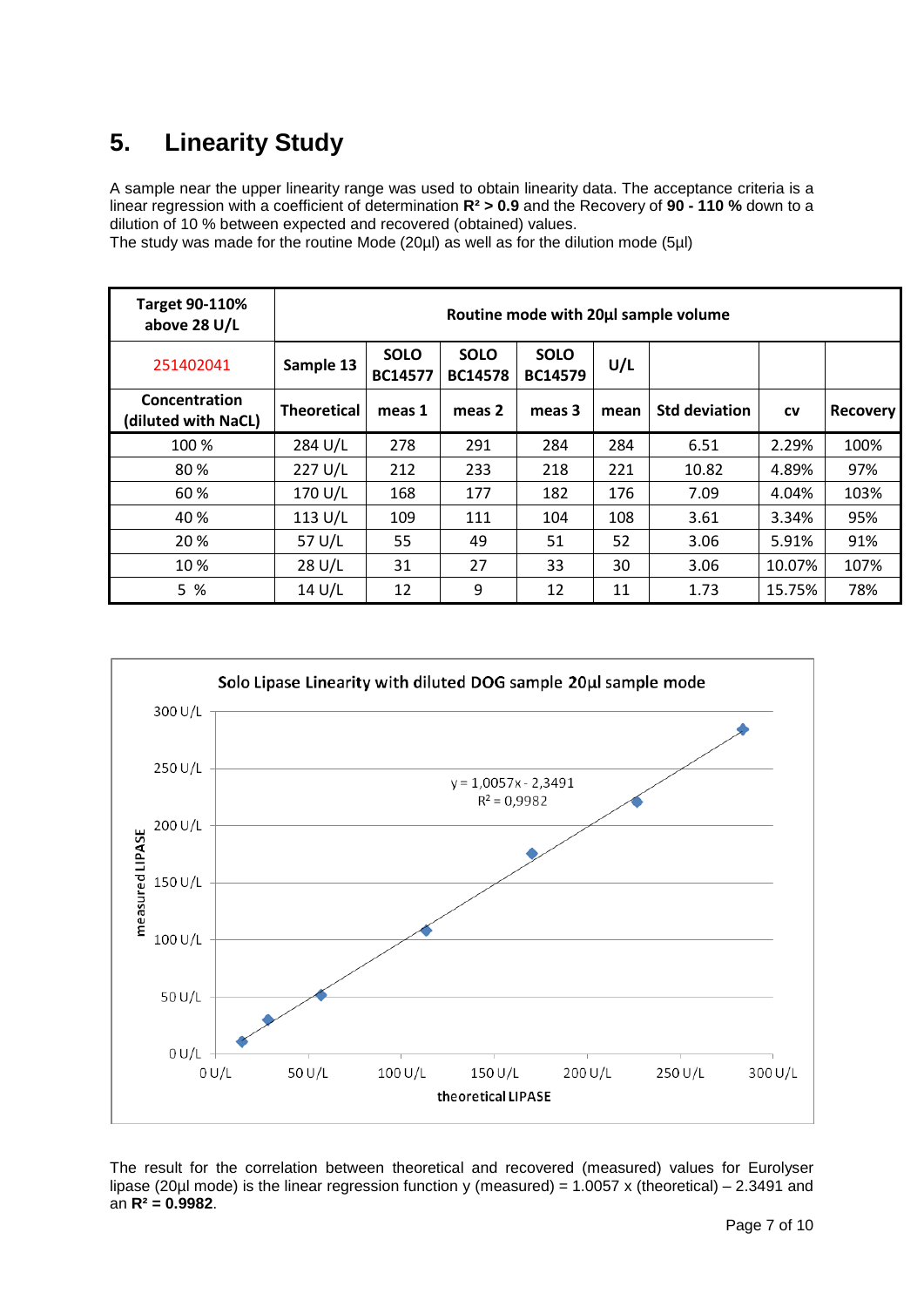| Target 90 - 110%<br>above 350 U/L    | Dilution Mode with 5µl Sample Volume |                               |                               |                               |       |         |           |                 |
|--------------------------------------|--------------------------------------|-------------------------------|-------------------------------|-------------------------------|-------|---------|-----------|-----------------|
| 91402111                             | Sample 13                            | <b>SOLO</b><br><b>BC14577</b> | <b>SOLO</b><br><b>BC14578</b> | <b>SOLO</b><br><b>BC14579</b> |       |         |           |                 |
| Concentration<br>(diluted with NaCL) | <b>Theoretical</b>                   | meas 1                        | meas 2                        | meas 3                        | mean  | std dev | <b>CV</b> | <b>Recovery</b> |
| 100 %                                | 1168 U/L                             | 1200                          | 1150                          | 1090                          | 1.147 | 55.08   | 4.80%     | 98%             |
| 80%                                  | 934 U/L                              | 848                           | 933                           | 888                           | 890   | 42.52   | 4.78%     | 95%             |
| 60%                                  | 701 U/L                              | 777                           | 733                           | 699                           | 736   | 39.11   | 5.31%     | 105%            |
| 40 %                                 | 467 U/L                              | 410                           | 445                           | 477                           | 444   | 33.51   | 7.55%     | 95%             |
| 30 %                                 | 350 U/L                              | 310                           | 388                           | 388                           | 362   | 45.03   | 12.44%    | 103%            |
| 10%                                  | 117 U/L                              | $300$                         | $300$                         | $300$                         | $300$ |         |           |                 |
| 5 %                                  | 58 U/L                               | $300$                         | $300$                         | $300$                         | $300$ |         |           |                 |



The result for the correlation between theoretical and recovered (measured) values for Eurolyser lipase (5µl dilution mode) is the linear regression function y (measured) = 0.9596 x (theoretical) + 20.829 and an **R² = 0.9596**.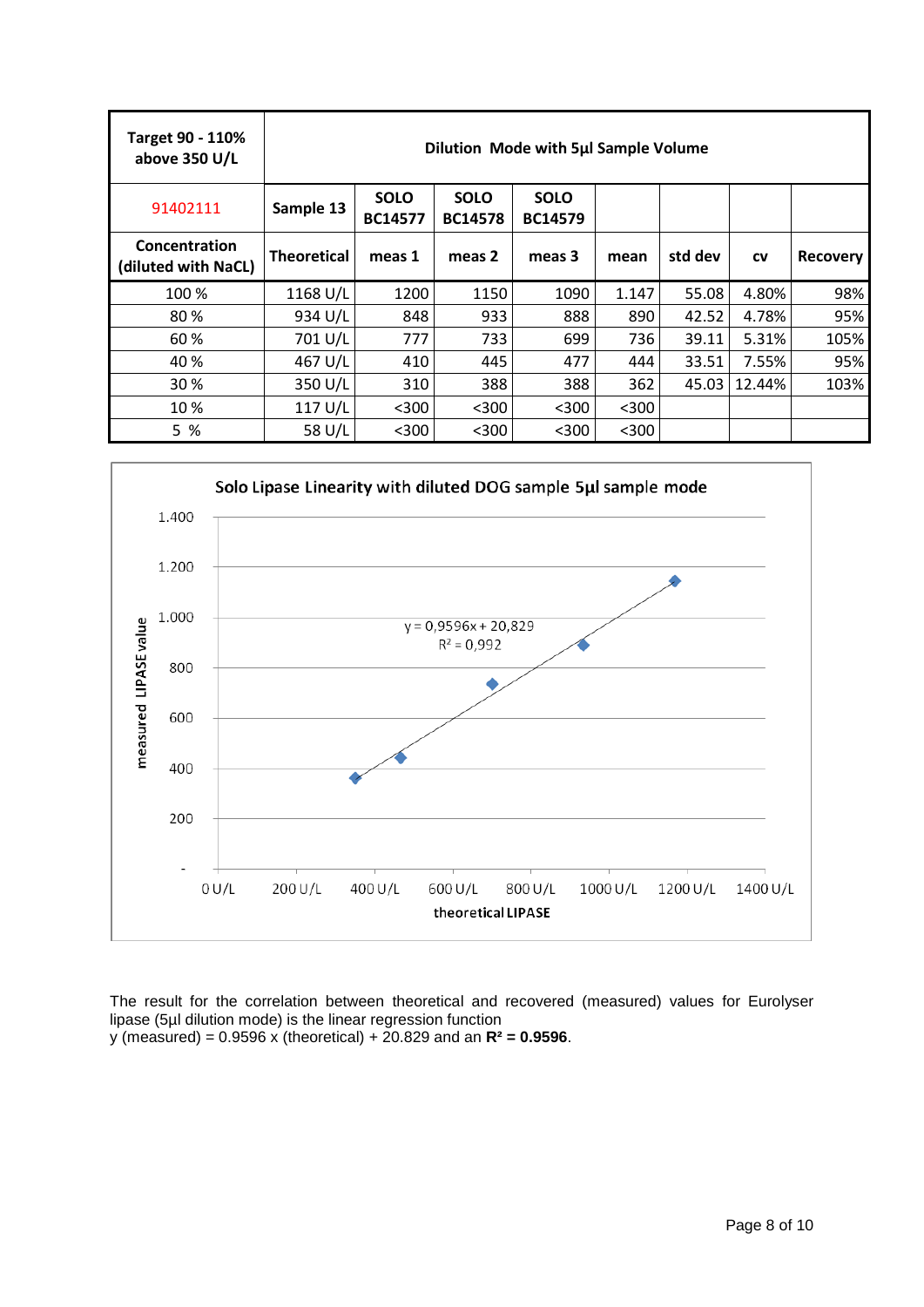#### **6. Interferences of the Eurolyser LIPASE Assay**

A canine lipase sample of about 110.9 U/L (sample no. 451402171) was spiked with 500 mg/dl haemoglobin, 1000mg/dl triglycerides and 60mg/dl conjugated bilirubin. The samples were compared to control samples containing saline and water instead of the spike material. The spiked sample did not demonstrate a significant interference – defined as more than 10 % difference between test sample and control sample.

| Sample No 451402171 (27mg/l) | Control sample | Test sample | <b>Recovery</b> | <b>Instrument</b> |
|------------------------------|----------------|-------------|-----------------|-------------------|
| Bilirubin (60mg/dl)          | 110            | 99          | 90%             | SOLO BC14579      |
| Triglycerides (1000 mg/dl)   | 108            | 98          | 90 %            | SOLO BC14579      |
| Haemoglobin (500mg/dl)       | 112            | 123         | 109%            | SOLO BC14580      |

#### **7. Limit of Quantitation (LOQ) of the Eurolyser Lipase-VET**

| <b>SEQ</b>              | 24.5 U/L sample<br>491402131 | Sample 491402131<br>diluted to 50% with NACL | Sample 36<br>diluted to 33.3% |                     |
|-------------------------|------------------------------|----------------------------------------------|-------------------------------|---------------------|
| $\mathbf{1}$            | 24 U/L                       | 12 U/L                                       | 9 U/L                         | <b>SOLO BC14577</b> |
| $\overline{2}$          | 28 U/L                       | 11 U/L                                       | 7 U/L                         | <b>SOLO BC14578</b> |
| 3                       | 28 U/L                       | 14 U/L                                       | 7 U/L                         | <b>SOLO BC14579</b> |
| $\overline{\mathbf{4}}$ | 22 U/L                       | 13 U/L                                       | 8 U/L                         | <b>SOLO BC14580</b> |
| 5                       | 27 U/L                       | 12 U/L                                       | 9 U/L                         | SOLO BC14581        |
| 6                       | 26 U/L                       | 9 U/L                                        | 8 U/L                         | <b>SOLO BC14579</b> |
| $\overline{7}$          | 23 U/L                       | 11 U/L                                       | 7 U/L                         | <b>SOLO BC14579</b> |
| 8                       | 25 U/L                       | 8 U/L                                        | 7 U/L                         | <b>SOLO BC14579</b> |
| 9                       | 25 U/L                       | 13 U/L                                       | 11 U/L                        | <b>SOLO BC14579</b> |
| 10                      | 27 U/L                       | 12 U/L                                       | 7 U/L                         | <b>SOLO BC14577</b> |
| 11                      | 24 U/L                       | 11 U/L                                       | 9 U/L                         | <b>SOLO BC14578</b> |
| 12                      | 26 U/L                       | 8 U/L                                        | 8 U/L                         | <b>SOLO BC14579</b> |
| 13                      | 27 U/L                       | 9 U/L                                        | 6 U/L                         | <b>SOLO BC14580</b> |
| 14                      | 26 U/L                       | 11 U/L                                       | 6 U/L                         | <b>SOLO BC14581</b> |
| 15                      | 23 U/L                       | 10 U/L                                       | 7 U/L                         | <b>SOLO BC14582</b> |
| 16                      | 23 U/L                       | 11 U/L                                       | 6 U/L                         | <b>SOLO BC14583</b> |
| 17                      | 24 U/L                       | 12 U/L                                       | 8 U/L                         | <b>SOLO BC14584</b> |
| 18                      | 23 U/L                       | 12 U/L                                       | 8 U/L                         | <b>SOLO BC14585</b> |
| 19                      | 27 U/L                       | 11 U/L                                       | 8 U/L                         | <b>SOLO BC14586</b> |
| 20                      | 28 U/L                       | 13 U/L                                       | 4 U/L                         | <b>SOLO BC14587</b> |
| mean                    | 25 U/L                       | 11 U/L                                       | 8 U/L                         |                     |
| std deviation           | 1.95                         | 1.66                                         | 1.47                          |                     |
| CV                      | 7.70%                        | 14.92%                                       | 19.59%                        |                     |

LOQ (Limit of quantitation) is determined as the lowest sample run that displayed **CV% < 20%**

**The LOQ is set to 8 U/L**